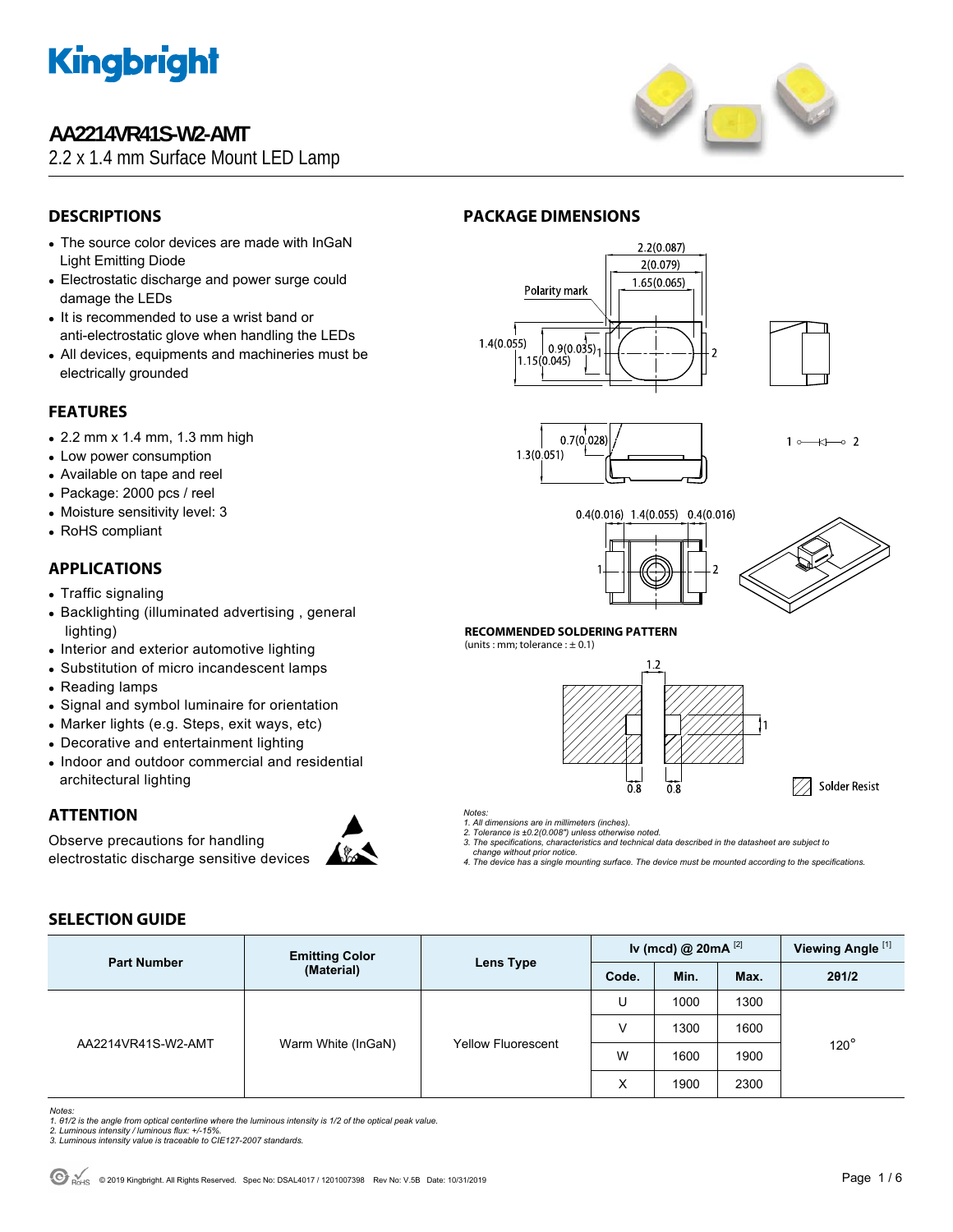#### **ELECTRICAL / OPTICAL CHARACTERISTICS at T<sub>A</sub>=25°C**

| <b>Parameter</b>                                                            | Symbol<br><b>Emitting Color</b> |            | Value                    |                          |                          | <b>Unit</b>       |
|-----------------------------------------------------------------------------|---------------------------------|------------|--------------------------|--------------------------|--------------------------|-------------------|
|                                                                             |                                 |            | Min.                     | Typ.                     | Max.                     |                   |
| Capacitance                                                                 | C                               | Warm White | ٠                        | 100                      | $\overline{a}$           | pF                |
| Forward Voltage $I_F$ = 20mA                                                | $V_F$ <sup>[1]</sup>            | Warm White | ۰                        | 3.3                      | 4.0                      | $\vee$            |
| <b>Color Temperature</b>                                                    | <b>CCT</b>                      | Warm White | 2870                     | 3000                     | 3220                     | K                 |
| Reverse Current ( $V_R$ = 5V)                                               | $I_R$                           | Warm White | $\overline{\phantom{0}}$ | $\overline{\phantom{a}}$ | 50                       | μA                |
| Temperature Coefficient of x<br>$I_F = 20$ mA, -10°C $\le T \le 100$ °C     | $TC_{x}$                        | Warm White | ۰                        | $-0.15$                  | $\overline{\phantom{a}}$ | $10^{-3}$ /°C     |
| Temperature Coefficient of y<br>$I_F = 20$ mA, -10°C $\le T \le 100$ °C     | $TC_y$                          | Warm White | $\overline{\phantom{0}}$ | $-0.16$                  | $\overline{\phantom{a}}$ | $10^{-3}$ /°C     |
| Temperature Coefficient of $V_F$<br>$I_F = 20$ mA, -10°C $\le T \le 100$ °C | $TC_V$                          | Warm White | ۰                        | $-3.0$                   | $\overline{\phantom{a}}$ | $mV$ $^{\circ}$ C |

*Notes:* 

*1. Forward voltage: ±0.1V. 2. Excess driving current and / or operating temperature higher than recommended conditions may result in severe light degradation or premature failure.* 

### **ABSOLUTE MAXIMUM RATINGS at T<sub>A</sub>=25°C**

| <b>Parameter</b>                             | Symbol                   | Value           | Unit          |
|----------------------------------------------|--------------------------|-----------------|---------------|
| Power Dissipation                            | $P_D$                    | 120             | mW            |
| Reverse Voltage                              | $V_R$                    | 5               | $\vee$        |
| Junction Temperature                         | $T_j$                    | 115             | °C            |
| <b>Operating Temperature</b>                 | $T_{op}$                 | $-40$ to $+100$ | °C            |
| Storage Temperature                          | $T_{\text{stg}}$         | $-40$ to $+110$ | °C            |
| DC Forward Current                           | IF.                      | 30              | mA            |
| <b>Peak Forward Current</b>                  | $I_{FM}$ <sup>[1]</sup>  | 100             | mA            |
| Electrostatic Discharge Threshold (HBM)      | $\overline{\phantom{0}}$ | 250             | $\vee$        |
| Thermal Resistance (Junction / Ambient)      | $R_{th}$ JA $^{[2]}$     | 410             | $\degree$ C/W |
| Thermal Resistance (Junction / Solder point) | $R_{th}$ JS $^{[2]}$     | 270             | °C/W          |

*Notes:* 

1. 1/10 Duty Cycle, 0.1ms Pulse Width.<br>2. R<sub>th Ju</sub> ,R<sub>h JS</sub> Results from mounting on PC board FR4 (pad size ≥ 16 mm<sup>2</sup> per pad).<br>3. Relative humidity levels maintained between 40% and 60% in production area are recommende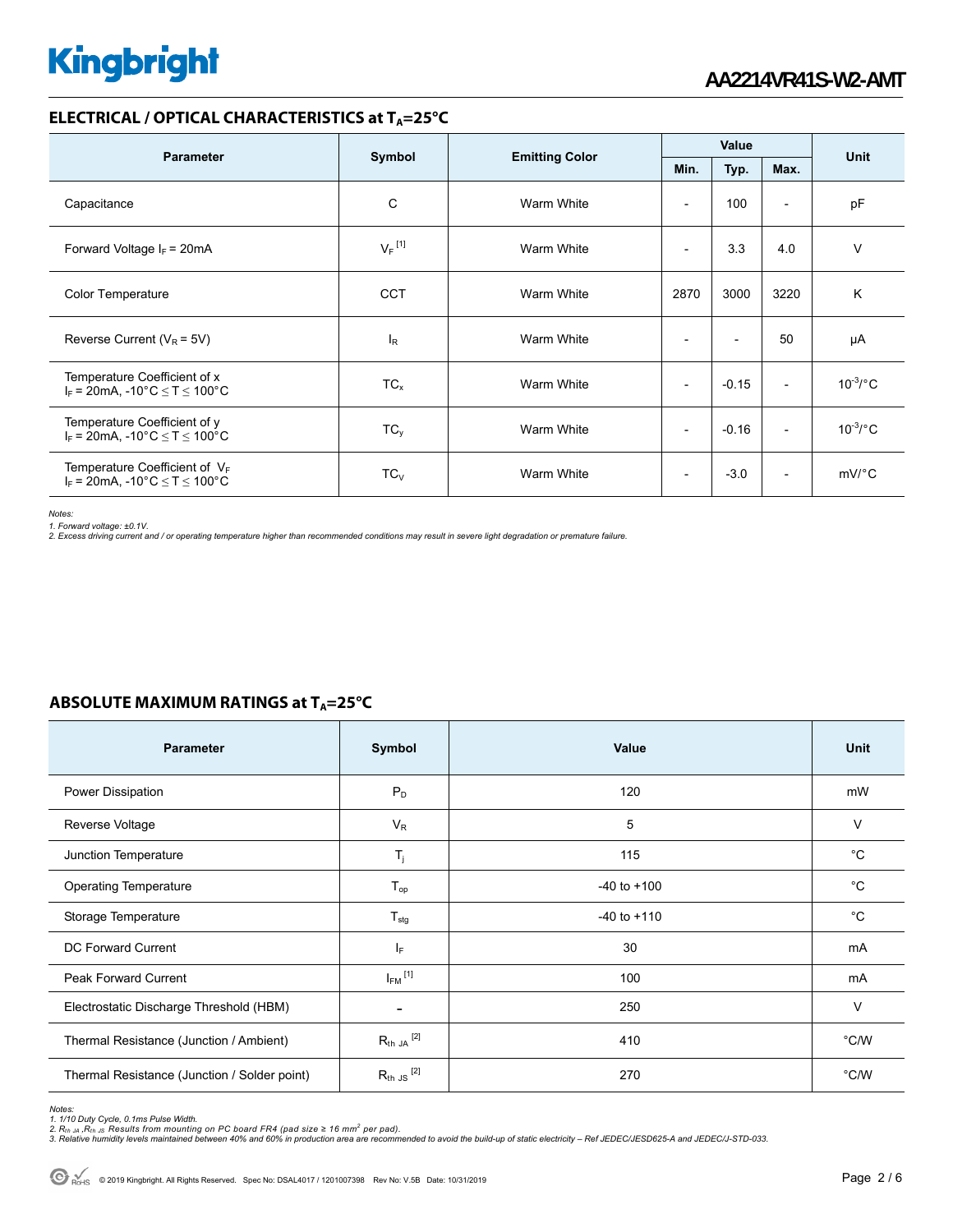#### **TECHNICAL DATA**

#### **SPATIAL DISTRIBUTION**



#### **WARM WHITE**









#### **REFLOW SOLDERING PROFILE for LEAD-FREE SMD PROCESS**



- 
- 
- Notes:<br>1. Don't cause stress to the LEDs while it is exposed to high temperature.<br>2. The maximum number of reflow soldering passes is 2 times.<br>3. Reflow soldering is recommended. Other soldering methods are not recommended

#### **TAPE SPECIFICATIONS** (units : mm)



**REEL DIMENSION** (units : mm)



© 2019 Kingbright. All Rights Reserved. Spec No: DSAL4017 / 1201007398 Rev No: V.5B Date: 10/31/2019Page 3 / 6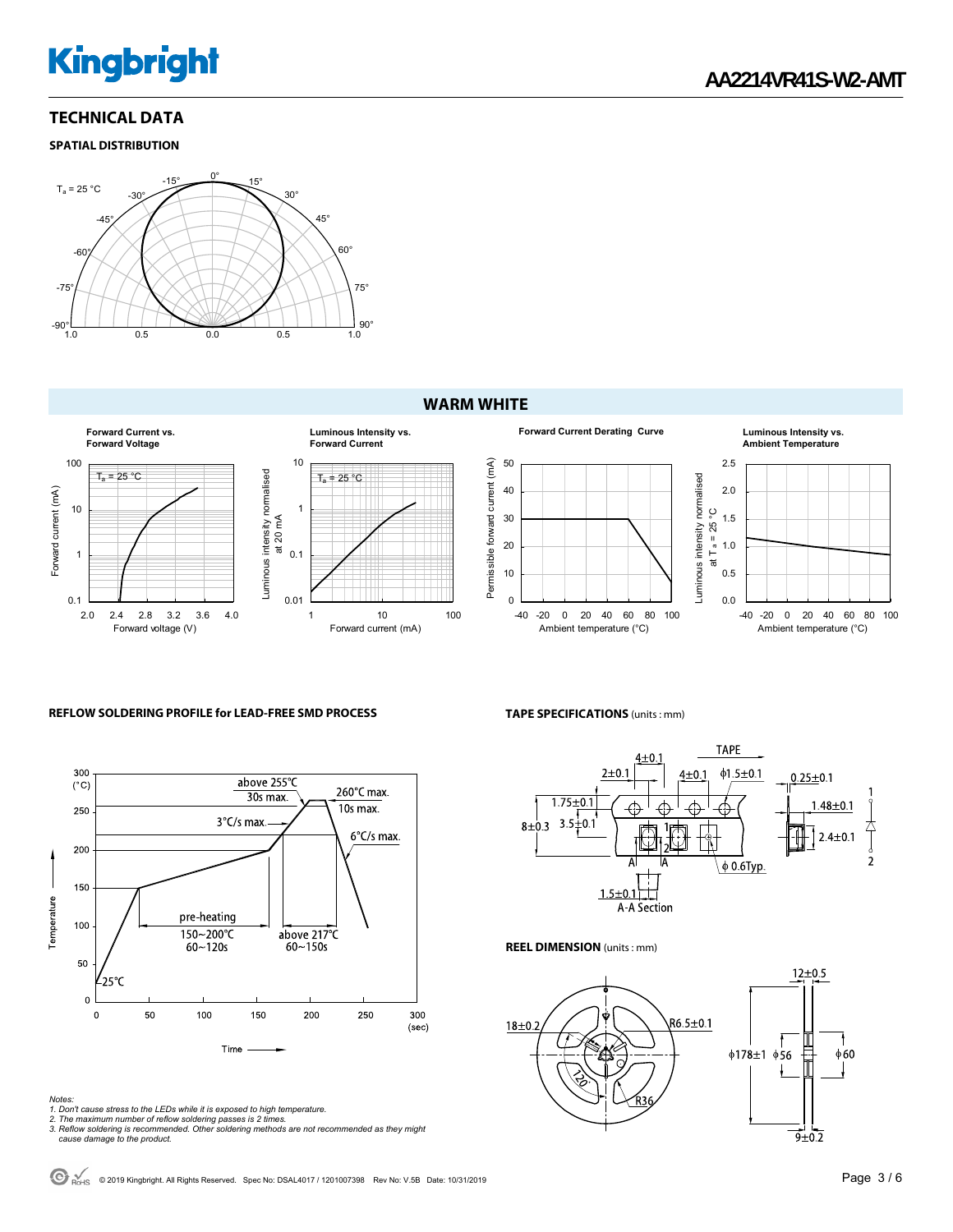#### **CIE CHROMATICITY DIAGRAM**



| Group          | <b>Chromaticity Regions</b> | CCT(K) |      |      |  |  |
|----------------|-----------------------------|--------|------|------|--|--|
|                |                             | Min.   | Typ. | Max. |  |  |
| W <sub>1</sub> | 1, 2, 3, 4                  | 2580   | 2700 | 2870 |  |  |
| W <sub>2</sub> | 5, 6, 7, 8                  | 2870   | 3000 | 3220 |  |  |
| W3             | 9, 10, 11, 12               | 3220   | 3500 | 3710 |  |  |

| Group          | <b>Chromaticity Regions</b> | CCT(K) |      |      |  |  |
|----------------|-----------------------------|--------|------|------|--|--|
|                |                             | Min.   | Typ. | Max. |  |  |
| N <sub>1</sub> | 13, 14, 15, 16              | 3710   | 4000 | 4260 |  |  |
| N <sub>2</sub> | 17, 18, 19, 20, 21, 22      | 4260   | 4700 | 5310 |  |  |
| C <sub>1</sub> | 23, 24, 25, 26, 27, 28      | 5310   | 6000 | 7040 |  |  |

Notes:<br>Shipment may contain more than one chromaticity regions.<br>Orders for single chromaticity region are generally not accepted.<br>Measurement tolerance of the chromaticity coordinates is ±0.01.

|                           | X      | у      |    | X      | у      |    | X      | у      |    | x      | у      |
|---------------------------|--------|--------|----|--------|--------|----|--------|--------|----|--------|--------|
|                           | 0.4582 | 0.4099 |    | 0.4147 | 0.3814 |    | 0.3702 | 0.3722 | 22 | 0.3481 | 0.3557 |
| 1                         | 0.4687 | 0.4289 |    | 0.4221 | 0.3984 | 15 | 0.3736 | 0.3874 |    | 0.3370 | 0.3472 |
|                           | 0.4813 | 0.4319 | 8  | 0.4342 | 0.4028 |    | 0.3869 | 0.3958 |    | 0.3364 | 0.3328 |
|                           | 0.4700 | 0.4126 |    | 0.4259 | 0.3853 |    | 0.3825 | 0.3798 |    | 0.3466 | 0.3411 |
|                           | 0.4483 | 0.3919 |    | 0.4080 | 0.3916 | 16 | 0.3670 | 0.3578 | 23 | 0.3376 | 0.3616 |
| $\boldsymbol{2}$          | 0.4582 | 0.4099 | 9  | 0.4146 | 0.4089 |    | 0.3702 | 0.3722 |    | 0.3260 | 0.3512 |
|                           | 0.4700 | 0.4126 |    | 0.4299 | 0.4165 |    | 0.3825 | 0.3798 |    | 0.3265 | 0.3371 |
|                           | 0.4593 | 0.3944 |    | 0.4221 | 0.3984 |    | 0.3783 | 0.3646 |    | 0.3370 | 0.3472 |
|                           | 0.4465 | 0.4071 |    | 0.4017 | 0.3751 |    | 0.3736 | 0.3874 |    | 0.3370 | 0.3472 |
| $\ensuremath{\mathsf{3}}$ | 0.4562 | 0.4260 | 10 | 0.4080 | 0.3916 | 17 | 0.3616 | 0.3788 | 24 | 0.3265 | 0.3371 |
|                           | 0.4687 | 0.4289 |    | 0.4221 | 0.3984 |    | 0.3592 | 0.3641 |    | 0.3270 | 0.3230 |
|                           | 0.4582 | 0.4099 |    | 0.4147 | 0.3814 |    | 0.3703 | 0.3726 |    | 0.3364 | 0.3328 |
|                           | 0.4373 | 0.3893 | 11 | 0.3941 | 0.3848 | 18 | 0.3703 | 0.3726 | 25 | 0.3260 | 0.3512 |
| 4                         | 0.4465 | 0.4071 |    | 0.3996 | 0.4015 |    | 0.3592 | 0.3641 |    | 0.3144 | 0.3408 |
|                           | 0.4582 | 0.4099 |    | 0.4146 | 0.4089 |    | 0.3568 | 0.3495 |    | 0.3160 | 0.3274 |
|                           | 0.4483 | 0.3919 |    | 0.4080 | 0.3916 |    | 0.3670 | 0.3578 |    | 0.3265 | 0.3371 |
|                           | 0.4342 | 0.4028 |    | 0.3889 | 0.3690 | 19 | 0.3616 | 0.3788 | 26 | 0.3265 | 0.3371 |
| 5                         | 0.4430 | 0.4212 | 12 | 0.3941 | 0.3848 |    | 0.3496 | 0.3702 |    | 0.3160 | 0.3274 |
|                           | 0.4562 | 0.4260 |    | 0.4080 | 0.3916 |    | 0.3481 | 0.3557 |    | 0.3175 | 0.3139 |
|                           | 0.4465 | 0.4071 |    | 0.4017 | 0.3751 |    | 0.3592 | 0.3641 |    | 0.3270 | 0.3230 |
|                           | 0.4259 | 0.3853 |    | 0.3825 | 0.3798 |    | 0.3592 | 0.3641 |    | 0.3144 | 0.3408 |
| 6                         | 0.4342 | 0.4028 | 13 | 0.3869 | 0.3958 | 20 | 0.3481 | 0.3557 | 27 | 0.3028 | 0.3304 |
|                           | 0.4465 | 0.4071 |    | 0.4006 | 0.4044 |    | 0.3466 | 0.3411 |    | 0.3055 | 0.3177 |
|                           | 0.4373 | 0.3893 |    | 0.3950 | 0.3875 |    | 0.3568 | 0.3495 |    | 0.3160 | 0.3274 |
|                           | 0.4221 | 0.3984 |    | 0.3783 | 0.3646 |    | 0.3496 | 0.3702 |    | 0.3160 | 0.3274 |
| $\overline{7}$            | 0.4299 | 0.4165 | 14 | 0.3825 | 0.3798 | 21 | 0.3376 | 0.3616 | 28 | 0.3055 | 0.3177 |
|                           | 0.4430 | 0.4212 |    | 0.3950 | 0.3875 |    | 0.3370 | 0.3472 |    | 0.3081 | 0.3049 |
|                           | 0.4342 | 0.4028 |    | 0.3898 | 0.3716 |    | 0.3481 | 0.3557 |    | 0.3175 | 0.3139 |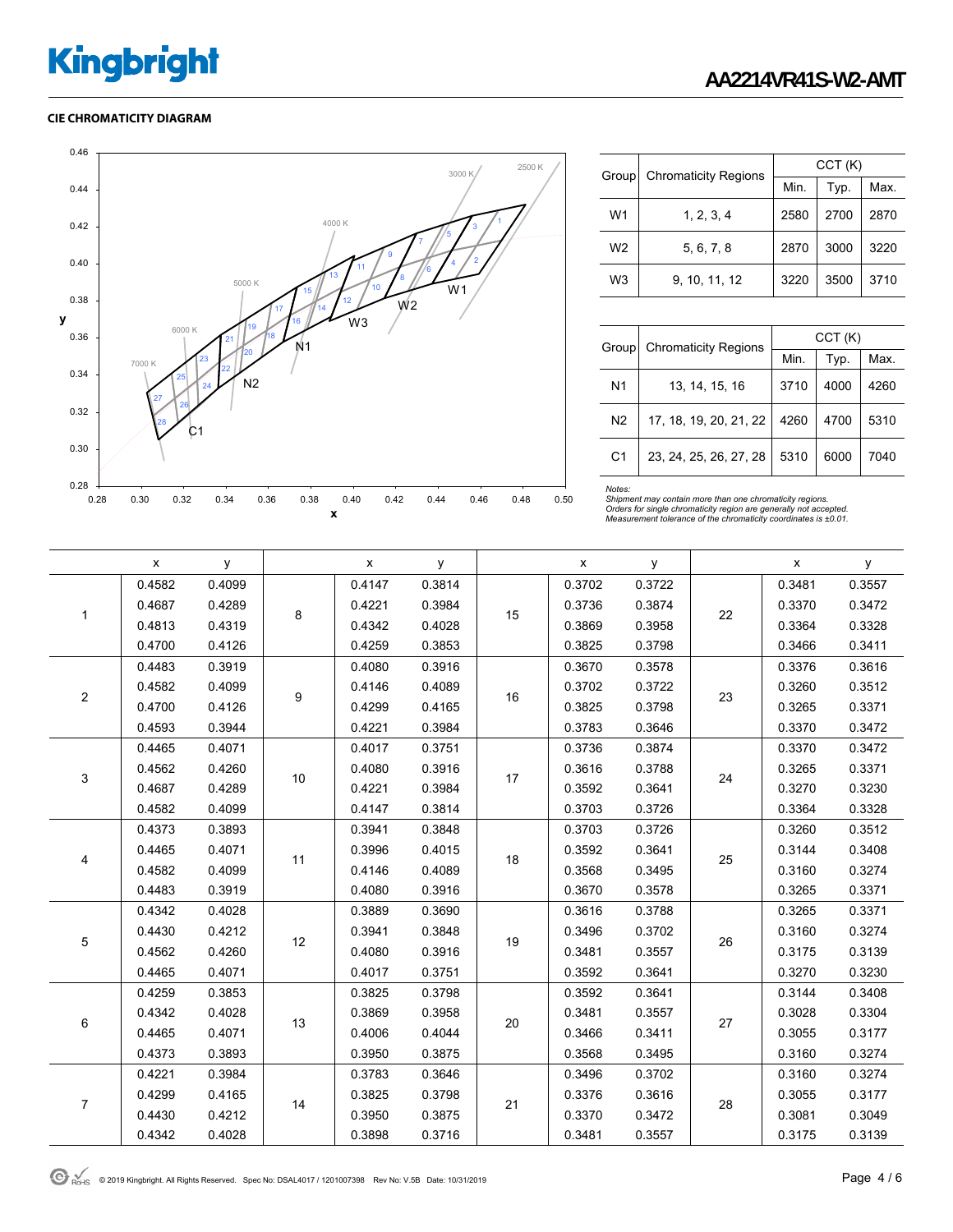#### **RELIABILITY TEST ITEMS AND CONDITIONS**

The reliability of products shall be satisfied with items listed below

#### **LOT TOLERANCE PERCENT DEFECTIVE (LTPD) : 10%**

| No.            | <b>Test Item</b>                     | <b>Standards</b>      | <b>Test Condition</b>                                                                            | Test Times /<br><b>Cycles</b> | Number of<br>Damaged |
|----------------|--------------------------------------|-----------------------|--------------------------------------------------------------------------------------------------|-------------------------------|----------------------|
| $\mathbf{1}$   | Continuous operating test            |                       | $T_a$ = 25°C, $I_F$ = maximum rated current *                                                    | 1.000h                        | 0/22                 |
| $\overline{2}$ | High Temp. operating test            | EIAJ ED-4701/100(101) | $T_a$ = 100°C, $I_F$ = maximum rated current *                                                   | 1,000 h                       | 0/22                 |
| 3              | Low Temp. operating test             |                       | $T_a$ = -40°C, $I_F$ = maximum rated current *                                                   | 1,000 h                       | 0/22                 |
| 4              | High temp. storage test              | EIAJ ED-4701/100(201) | $T_a$ = maximum rated storage temperature                                                        | 1,000 h                       | 0/22                 |
| 5              | Low temp. storage test               | EIAJ ED-4701/100(202) | $T_a$ = -40 $^{\circ}$ C                                                                         | 1,000 h                       | 0/22                 |
| 6              | High temp. & humidity storage test   |                       | $T_a = 60^{\circ}$ C, RH = 90%                                                                   | 500 h                         | 0/22                 |
| $\overline{7}$ | High temp. & humidity operating test |                       | $T_a$ = 60°C, RH = 90% $I_F$ = maximum rated current *                                           | 500 h                         | 0/22                 |
| 8              | Soldering reliability test           | EIAJ ED-4701/100(301) | Moisture soak: 30°C, 70% RH, 72h<br>Preheat: 150~180°C (120s max.)<br>Soldering temp: 260°C(10s) | 2 times                       | 0/18                 |
| 9              | Thermal shock operating test         |                       | $T_a = -40^{\circ}C(15min) \sim 100^{\circ}C(15min)$<br>$I_F$ = derated current at 100°C         | $1,000$ cycles                | 0/22                 |
| 10             | Thermal shock test                   |                       | $T_a$ = -40°C(15min) ~ maximum rated<br>storage temperature(15min)                               | 1,000 cycles                  | 0/22                 |
| 11             | Electric Static Discharge (ESD)      | EIAJ ED-4701/100(304) | C = 100pF, R2 = 1.5K $\Omega$ V = 250V                                                           | Once each<br>Polarity         | 0/22                 |
| 12             | Vibration test                       |                       | $a = 196$ m/s <sup>2</sup> , f = 100~2KHz, t = 48min for all xyz axes                            | 4 times                       | 0/22                 |

*\* : Refer to forward current vs. derating curve diagram* 

#### **CRITERIA FOR JUDGING DAMAGE**

| <b>Items</b>            | <b>Symbols</b> | <b>Conditions</b>                     | <b>Failure Criteria</b>                                         |
|-------------------------|----------------|---------------------------------------|-----------------------------------------------------------------|
| luminous Intensity      | I٧             | $I_F = 20mA$                          | Testing Min. Value < Spec. Min. Value x 0.5                     |
| <b>Forward Voltage</b>  | V⊧             | $I_F = 20mA$                          | Testing Max. Value $\geq$ Spec. Max. Value x 1.2                |
| Reverse Current         | <sup>I</sup> R | $V_R$ = Maximum Rated Reverse Voltage | Testing Max. Value $\geq$ Spec. Max. Value x 2.5                |
| High temp. storage test |                |                                       | Occurrence of notable decoloration.<br>deformation and cracking |